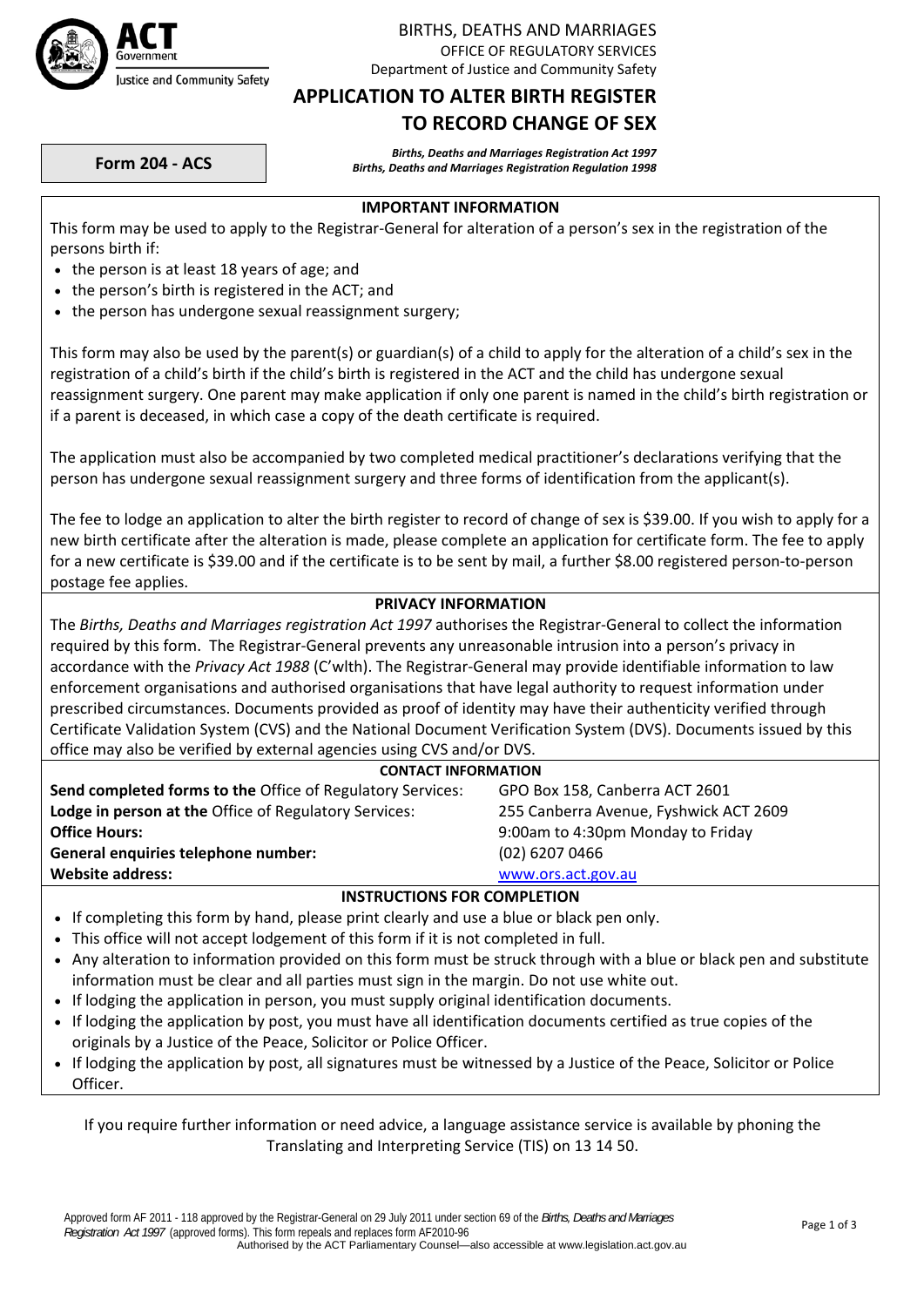

### BIRTHS, DEATHS AND MARRIAGES OFFICE OF REGULATORY SERVICES Department of Justice and Community Safety

# **APPLICATION TO ALTER BIRTH**

## **REGISTER**

## **TO RECORD CHANGE OF SEX**

Births, Deaths and Marriages Registration Act 1997<br>Births, Deaths and Marriages Registration Regulation 1998 Births, Deaths and Marriages Registration Regulation

| <b>Form 204 - AC</b> |  |  |
|----------------------|--|--|
|----------------------|--|--|

| <b>Registration Number</b>                                  | Date received     |  |  |
|-------------------------------------------------------------|-------------------|--|--|
| (Office use only)                                           | (Office use only) |  |  |
|                                                             |                   |  |  |
| DETAILS OF PERSON WHOSE BIRTH REGISTRATION IS TO BE ALTERED |                   |  |  |

| <b>Current Surname</b>                       |                          | <b>Current Given Name(s)</b>   |          |  |  |  |
|----------------------------------------------|--------------------------|--------------------------------|----------|--|--|--|
|                                              |                          |                                |          |  |  |  |
| <b>Surname at Time of Birth</b>              |                          | Given Name(s) at Time of Birth |          |  |  |  |
|                                              |                          |                                |          |  |  |  |
| Date of Birth                                | Sex at Time of Birth     | <b>Place of Birth</b>          |          |  |  |  |
|                                              | Female<br>Male<br>$\Box$ |                                |          |  |  |  |
| <b>Current Residential Address</b>           |                          |                                |          |  |  |  |
|                                              |                          |                                | Postcode |  |  |  |
| <b>Current Postal Address (If different)</b> |                          |                                |          |  |  |  |
|                                              |                          |                                |          |  |  |  |
|                                              |                          |                                | Postcode |  |  |  |

### **DETAILS OF PARENTS**

| <b>Mother's Surname</b>                          | <b>Mother's Given Name(s)</b>                     |
|--------------------------------------------------|---------------------------------------------------|
|                                                  |                                                   |
| <b>Mother's Former Surname Name (If any)</b>     | Mother's Former Given Name(s) (If any)            |
|                                                  |                                                   |
| Father's / Parent's Surname                      | <b>Father's / Parent's Given Name(s)</b>          |
|                                                  |                                                   |
| Father's / Parent's Former Surname Name (If any) | Father's / Parent's Former Given Name(s) (If any) |
|                                                  |                                                   |

## **DETAILS OF REASSIGNMENT SURGERY Date Reassignment Surgery Performed Sex Resulting from Surgery**  $\begin{array}{ccc} \begin{array}{ccc} \end{array} \end{array}$   $\begin{array}{ccc} \end{array}$   $\begin{array}{ccc} \end{array}$  Male  $\begin{array}{ccc} \end{array}$  Female

**PAYMENT DETAILS**

| Visa                      | <b>Expiry Date</b><br>Mastercard |  |  |  |  |                             |  |  |  | Amount |  |  |  |  |  |  |  |  |
|---------------------------|----------------------------------|--|--|--|--|-----------------------------|--|--|--|--------|--|--|--|--|--|--|--|--|
| <b>Cardholder</b><br>Name |                                  |  |  |  |  | <b>Cardholder Signature</b> |  |  |  |        |  |  |  |  |  |  |  |  |
| <b>Card Number</b>        |                                  |  |  |  |  |                             |  |  |  |        |  |  |  |  |  |  |  |  |

PLEASE NOTE: Payments may be made by cheque, money order or credit card if lodged by post, or also by cash or EFTPOS if lodged in person. Applications paid by personal cheque will be held for 7-10 working days for the cheque to clear.